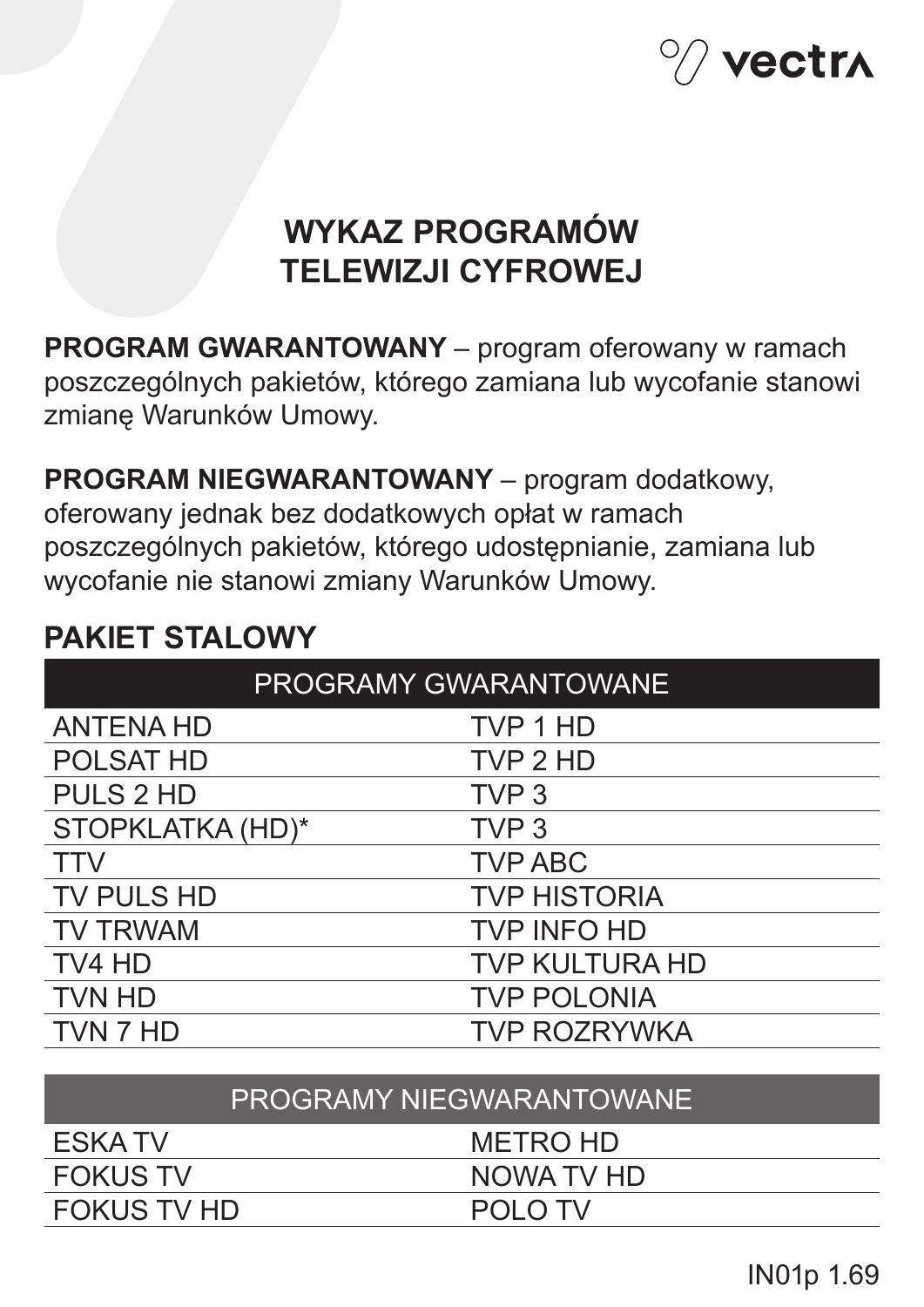

| <b>POLSAT</b>          | <b>TVN</b>         |
|------------------------|--------------------|
| <b>SUPER POLSAT HD</b> | TVN <sub>7</sub>   |
| <b>TTV HD</b>          | <b>TVP KULTURA</b> |
| <b>TV OKAZJE</b>       | TVP POLONIA (HD)*  |
| <b>TV PULS</b>         | WP HD              |
| TV4                    | ZOOM TV HD         |
| TV6 HD                 |                    |

### **PAKIET SREBRNY**

| <b>PROGRAMY GWARANTOWANE</b> |                       |  |
|------------------------------|-----------------------|--|
| 4FUN.TV                      | TVN 7 HD              |  |
| <b>ANTENA HD</b>             | TVN 24 BIS HD         |  |
| <b>FOOD NETWORK</b>          | TVN FABUŁA (HD)*      |  |
| <b>HGTV HD</b>               | TVP 1 HD              |  |
| <b>KINO TV HD</b>            | TVP 2 HD              |  |
| <b>POLSAT HD</b>             | TVP <sub>3</sub>      |  |
| <b>PULS 2 HD</b>             | TVP <sub>3</sub>      |  |
| STOPKLATKA (HD)*             | <b>TVP ABC</b>        |  |
| <b>TTV</b>                   | <b>TVP HISTORIA</b>   |  |
| <b>TV PULS HD</b>            | <b>TVP INFO HD</b>    |  |
| <b>TV TRWAM</b>              | <b>TVP KULTURA HD</b> |  |
| TV4 HD                       | <b>TVP POLONIA</b>    |  |
| <b>TVN HD</b>                | <b>TVP ROZRYWKA</b>   |  |

# PROGRAMY NIEGWARANTOWANE

| <b>4FUN DANCE</b> | <b>ESKATV</b>        |
|-------------------|----------------------|
| <b>4FUN KIDS</b>  | <b>ESKA ROCK TV</b>  |
| AL JAZEERA HD     | <b>EWTN</b>          |
| <b>BELSAT TV</b>  | <b>FASHION TV</b>    |
| <b>BLOOMBERG</b>  | <b>FASHION TV HD</b> |
| <b>DW</b>         | <b>FOKUS TV</b>      |
| DW (DEUTSCH)      | <b>FOKUS TV HD</b>   |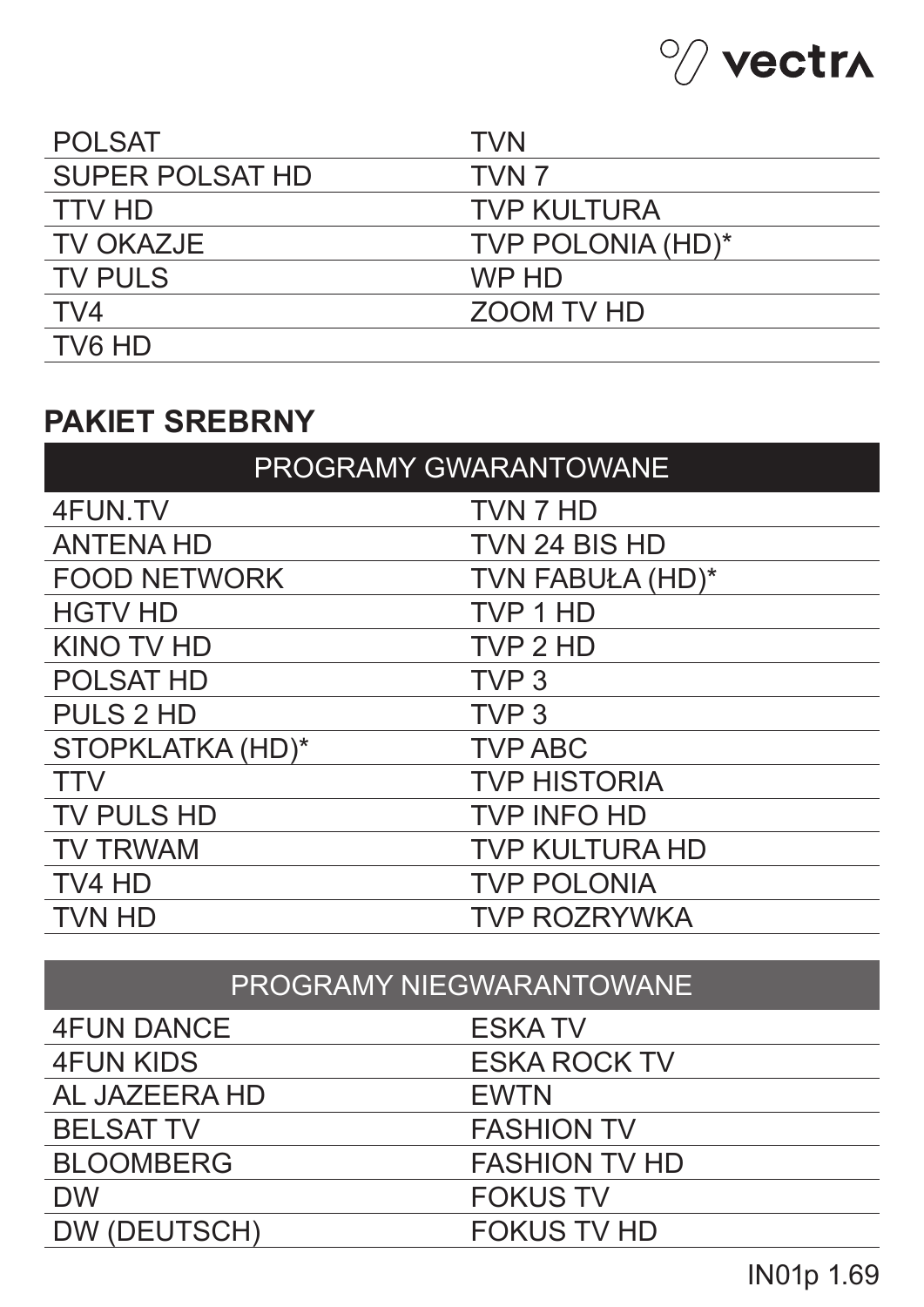

| FRANCE 24 (ANG) (HD)*      | <b>TV 5 MONDE</b>   |
|----------------------------|---------------------|
| FRANCE 24 (FRANC) (HD)*    | <b>TV OKAZJE</b>    |
| KINO POLSKA MUZYKA         | <b>TV PULS</b>      |
| <b>METRO HD</b>            | TV <sub>4</sub>     |
| MINIMINI+ HD               | TV6 HD              |
| <b>MUSIC BOX POLSKA</b>    | <b>TVN</b>          |
| <b>NOWA TV HD</b>          | TVN <sub>7</sub>    |
| <b>POLOTV</b>              | <b>TVP DOKUMENT</b> |
| <b>POLONIA1</b>            | <b>TVP KOBIETA</b>  |
| <b>POLSAT 2 HD</b>         | <b>TVP KULTURA</b>  |
| <b>POLSAT</b>              | TVP POLONIA (HD)*   |
| <b>POLSAT NEWS 2</b>       | <b>TVS HD</b>       |
| <b>POLSAT SPORT HD</b>     | <b>UAITV</b>        |
| POWER TV HD                | UKRAINA24           |
| <b>RED CARPET TV (HD)*</b> | WP HD               |
| <b>ROMANCE TV HD</b>       | <b>WYDARZENIA24</b> |
| <b>SUPER POLSAT HD</b>     | <b>ZEBRRA.TV</b>    |
| TBN POLSKA (HD)*           | <b>ZOOM TV HD</b>   |
| <b>TRAVEL CHANNEL HD</b>   |                     |
| <b>TTV HD</b>              |                     |

## **PAKIET ZŁOTY**

| PROGRAMY GWARANTOWANE        |                             |  |
|------------------------------|-----------------------------|--|
| <b>13 ULICA HD</b>           | <b>DISCOVERY HISTORIA</b>   |  |
| 4FUN.TV                      | <b>DISCOVERY LIFE HD</b>    |  |
| <b>ANTENA HD</b>             | <b>DISCOVERY SCIENCE HD</b> |  |
| <b>AXN HD</b>                | <b>DISNEY CHANNEL HD</b>    |  |
| <b>BBC BRIT HD</b>           | DTX HD                      |  |
| <b>BOOMERANG (HD)*</b>       | <b>EUROSPORT 1 HD</b>       |  |
| <b>CARTOON NETWORK (HD)*</b> | <b>FOOD NETWORK</b>         |  |
| <b>CNN</b>                   | <b>HGTV HD</b>              |  |
| <b>DISCOVERY CHANNEL HD</b>  | <b>KINO POLSKA HD</b>       |  |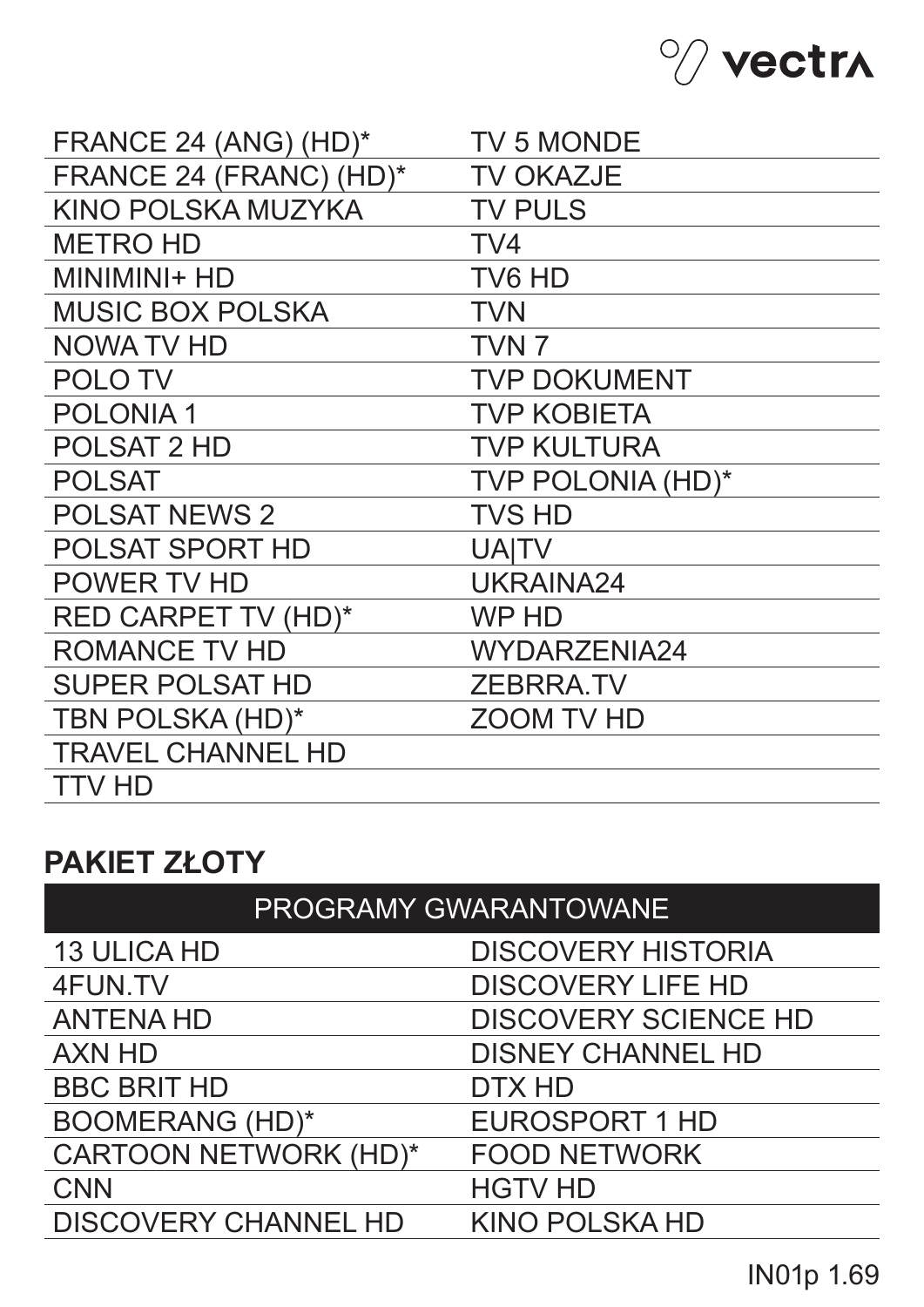

| <b>KINO TV HD</b>      | TVN FABUŁA (HD)*      |
|------------------------|-----------------------|
| <b>MTV POLSKA HD</b>   | <b>TVN STYLE HD</b>   |
| NATIONAL GEOGRAPHIC HD | <b>TVN TURBO HD</b>   |
| <b>NICKELODEON</b>     | TVP 1 HD              |
| <b>NICKMUSIC</b>       | TVP 2 HD              |
| <b>POLSAT HD</b>       | TVP <sub>3</sub>      |
| <b>PULS 2 HD</b>       | TVP <sub>3</sub>      |
| STOPKLATKA (HD)*       | <b>TVP ABC</b>        |
| <b>TLC HD</b>          | <b>TVP HD</b>         |
| <b>TTV</b>             | <b>TVP HISTORIA</b>   |
| <b>TV PULS HD</b>      | <b>TVP INFO HD</b>    |
| <b>TV TRWAM</b>        | <b>TVP KULTURA HD</b> |
| TV4 HD                 | <b>TVP POLONIA</b>    |
| <b>TVN HD</b>          | <b>TVP ROZRYWKA</b>   |
| TVN 7 HD               | <b>TVP SERIALE</b>    |
| TVN 24 BIS HD          | <b>TVP SPORT HD</b>   |
| <b>TVN 24 HD</b>       | <b>WARNER TV</b>      |

|  | <b>IPROGRAMY NIEGWARANTOWANE</b> |
|--|----------------------------------|
|--|----------------------------------|

| <b>4FUN DANCE</b>        | <b>DISNEY XD</b>        |
|--------------------------|-------------------------|
| <b>4FUN KIDS</b>         | <b>DIZI</b>             |
| AL JAZEERA HD            | <b>DW</b>               |
| <b>AXN</b>               | DW (DEUTSCH)            |
| <b>AXN BLACK</b>         | <b>ESKA ROCK TV</b>     |
| <b>BBC WORLD NEWS</b>    | <b>ESKATV</b>           |
| <b>BELSAT TV</b>         | <b>ESKA TV EXTRA HD</b> |
| <b>BIZNES24 HD</b>       | <b>EWTN</b>             |
| <b>BLOOMBERG</b>         | <b>FASHION TV</b>       |
| <b>BOLLYWOOD HD</b>      | <b>FASHION TV HD</b>    |
| <b>CANAL+ SPORT 5</b>    | <b>FOKUS TV</b>         |
| <b>COMEDY CENTRAL HD</b> | <b>FOKUS TV HD</b>      |
| <b>DISCOVERY CHANNEL</b> | FRANCE 24 (ANG) (HD)*   |
| <b>DISNEY CHANNEL</b>    | FRANCE 24 (FRANC) (HD)* |
|                          |                         |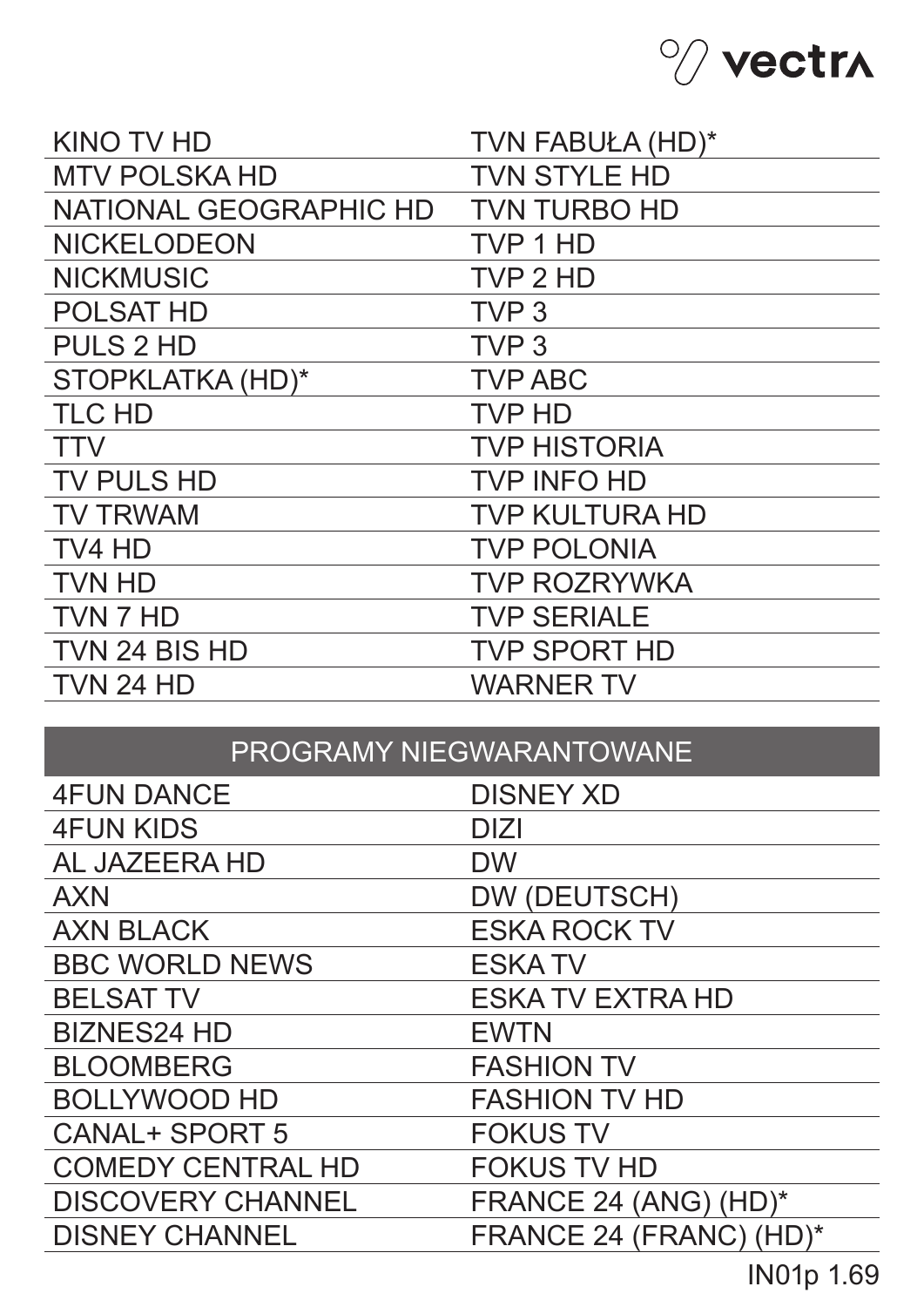

| HISTORY (HD)*                                | <b>SUPER POLSAT HD</b>      |
|----------------------------------------------|-----------------------------|
| <b>HOME TV HD</b>                            | TBN POLSKA (HD)*            |
| <b>ID HD</b>                                 | <b>TELE 5 HD</b>            |
| JAZZ (HD)*                                   | <b>TELEWIZJA WPOLSCE.PL</b> |
| KINO POLSKA MUZYKA                           | <b>TRAVEL CHANNEL HD</b>    |
| <b>METRO HD</b>                              | <b>TTV HD</b>               |
| MINIMINI+HD                                  | <b>TV 5 MONDE</b>           |
| MTV 00S                                      | <b>TV OKAZJE</b>            |
| <b>MUSIC BOX POLSKA</b>                      | <b>TV PULS</b>              |
| NATIONAL GEOGRAPHIC WILD HD TV REGIONALNA.PL |                             |
| NICKTOONS (HD)*                              | <b>TV REPUBLIKA HD</b>      |
| NOWA TV HD                                   | TV <sub>4</sub>             |
| PARAMOUNT NETWORK                            | TV6 HD                      |
| <b>POLOTV</b>                                | <b>TVC HD</b>               |
| <b>POLONIA1</b>                              | <b>TVN</b>                  |
| <b>POLSAT 2 HD</b>                           | TVN <sub>7</sub>            |
| POLSAT COMEDY CENTRAL                        | <b>TVP DOKUMENT</b>         |
| <b>EXTRA</b>                                 | <b>TVP KOBIETA</b>          |
| <b>POLSAT FILM HD</b>                        | <b>TVP KULTURA</b>          |
| <b>POLSAT</b>                                | <b>TVP POLONIA (HD)*</b>    |
| <b>POLSAT NEWS 2</b>                         | <b>TVS HD</b>               |
| <b>POLSAT NEWS HD</b>                        | <b>UAITV</b>                |
| <b>POLSAT SPORT HD</b>                       | UKRAINA24                   |
| POLSAT VIASAT HISTORY HD                     | <b>VOX MUSIC TV</b>         |
| POWER TV HD                                  | WP HD                       |
| <b>RED CARPET TV (HD)*</b>                   | <b>WYDARZENIA24</b>         |
| <b>ROMANCE TV HD</b>                         | <b>ZEBRRA.TV</b>            |
| <b>SPORTKLUB HD</b>                          | <b>ZOOM TV HD</b>           |
| <b>STARS.TV HD</b>                           |                             |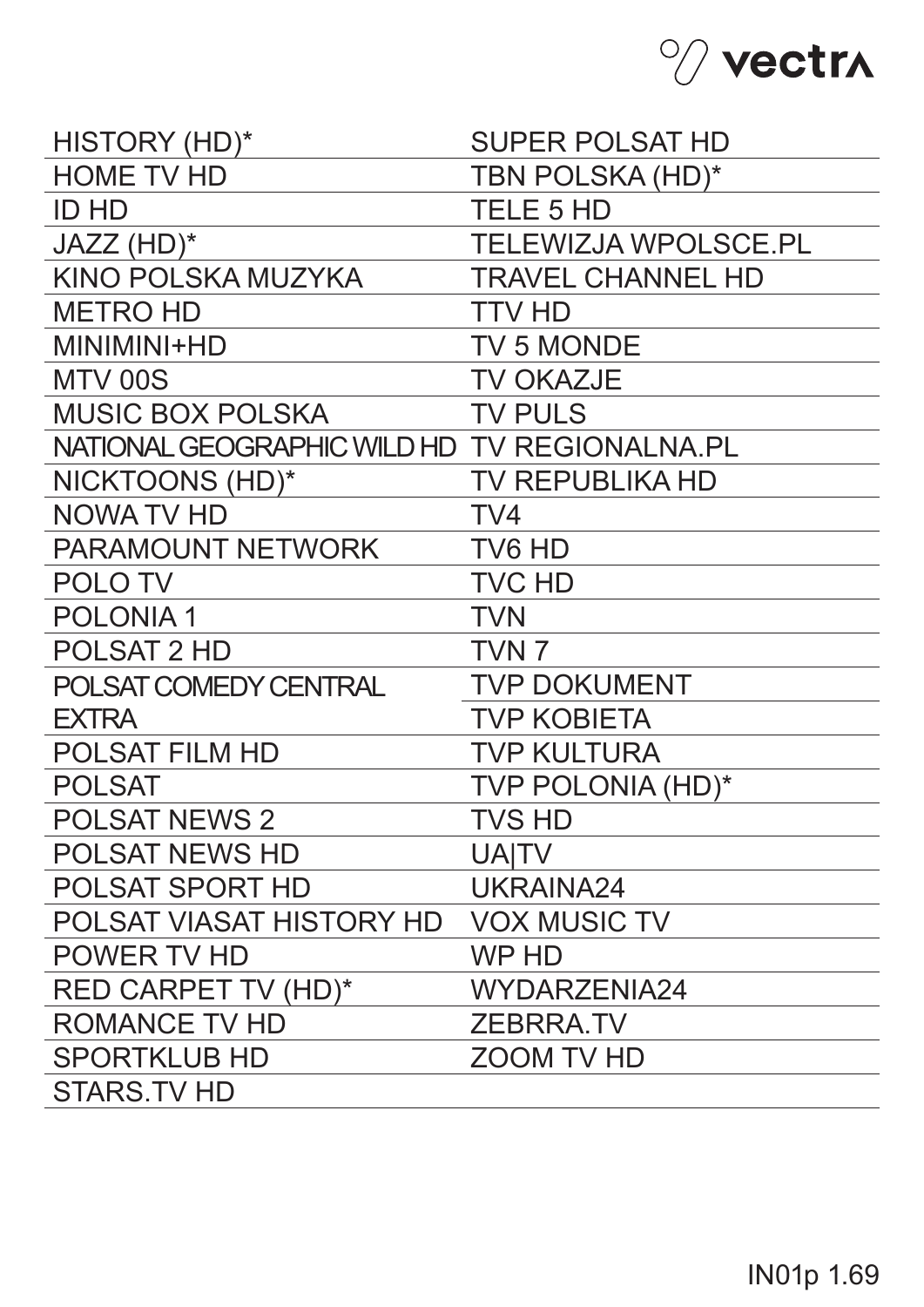

# **PAKIET PLATYNOWY**

| PROGRAMY GWARANTOWANE       |                       |  |
|-----------------------------|-----------------------|--|
| <b>13 ULICA HD</b>          | <b>NICKMUSIC</b>      |  |
| 4FUN.TV                     | <b>POLSAT HD</b>      |  |
| <b>ANIMAL PLANET HD</b>     | <b>PULS 2 HD</b>      |  |
| <b>ANTENA HD</b>            | STOPKLATKA (HD)*      |  |
| <b>AXN HD</b>               | <b>TLC HD</b>         |  |
| <b>BBC BRIT HD</b>          | <b>TTV</b>            |  |
| <b>BBC EARTH HD</b>         | <b>TV PULS HD</b>     |  |
| <b>BBC FIRST</b>            | <b>TV TRWAM</b>       |  |
| <b>BBC LIFESTYLE (HD)*</b>  | TV4 HD                |  |
| <b>BOOMERANG (HD)*</b>      | <b>TVN HD</b>         |  |
| CARTOON NETWORK (HD)*       | TVN 7 HD              |  |
| <b>CBEEBIES</b>             | TVN 24 BIS HD         |  |
| <b>CNN</b>                  | <b>TVN 24 HD</b>      |  |
| <b>DISCOVERY CHANNEL HD</b> | TVN FABUŁA (HD)*      |  |
| <b>DISCOVERY HISTORIA</b>   | <b>TVN STYLE HD</b>   |  |
| <b>DISCOVERY LIFE HD</b>    | <b>TVN TURBO HD</b>   |  |
| <b>DISCOVERY SCIENCE HD</b> | TVP 1 HD              |  |
| <b>DISNEY CHANNEL HD</b>    | TVP 2 HD              |  |
| <b>DISNEY JUNIOR</b>        | TVP <sub>3</sub>      |  |
| DTX HD                      | TVP 3                 |  |
| <b>EUROSPORT 1 HD</b>       | <b>TVP ABC</b>        |  |
| <b>FOOD NETWORK</b>         | <b>TVP HD</b>         |  |
| <b>FOX COMEDY HD</b>        | <b>TVP HISTORIA</b>   |  |
| <b>HGTV HD</b>              | <b>TVP INFO HD</b>    |  |
| <b>KINO POLSKA HD</b>       | <b>TVP KULTURA HD</b> |  |
| <b>KINO TV HD</b>           | <b>TVP POLONIA</b>    |  |
| <b>MTV LIVE HD</b>          | <b>TVP ROZRYWKA</b>   |  |
| <b>MTV POLSKA HD</b>        | <b>TVP SERIALE</b>    |  |
| NATIONAL GEOGRAPHIC HD      | <b>TVP SPORT HD</b>   |  |
| <b>NICKELODEON</b>          | <b>WARNER TV</b>      |  |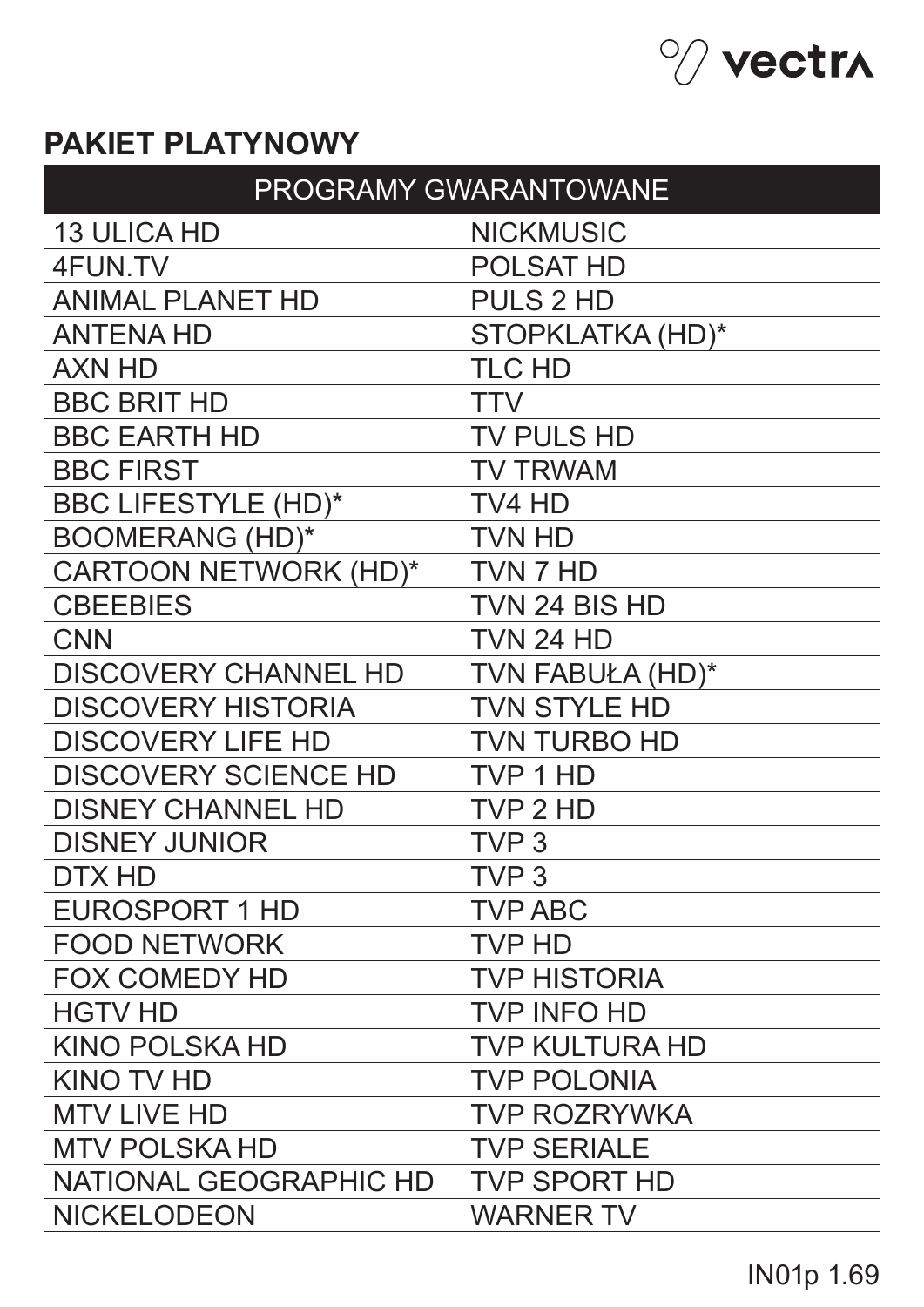

| PROGRAMY NIEGWARANTOWANE |                             |  |
|--------------------------|-----------------------------|--|
| <b>4FUN DANCE</b>        | <b>EWTN</b>                 |  |
| <b>4FUN KIDS</b>         | <b>FASHION TV</b>           |  |
| <b>ACTIVE FAMILY</b>     | <b>FASHION TV HD</b>        |  |
| <b>ADVENTURE HD</b>      | <b>FILMAX 4K</b>            |  |
| AL JAZEERA HD            | <b>FILMAX HD</b>            |  |
| <b>ALE KINO+ HD</b>      | <b>FOKUS TV</b>             |  |
| <b>AXN</b>               | <b>FOKUS TV HD</b>          |  |
| <b>AXN BLACK</b>         | <b>FOX HD</b>               |  |
| <b>AXN SPIN HD</b>       | FRANCE 24 (ANG) (HD)*       |  |
| <b>AXN WHITE</b>         | FRANCE 24 (FRANC) (HD)*     |  |
| <b>BBC WORLD NEWS</b>    | <b>FUNBOX UHD</b>           |  |
| <b>BELSAT TV</b>         | HISTORY (HD)*               |  |
| <b>BIZNES24 HD</b>       | HISTORY2 (HD)*              |  |
| <b>BLOOMBERG</b>         | <b>HOME TV HD</b>           |  |
| <b>BOLLYWOOD HD</b>      | <b>ID HD</b>                |  |
| <b>CANAL+ DOMO</b>       | <b>INULTRA</b>              |  |
| <b>CANAL+ KUCHNIA</b>    | JAZZ (HD)*                  |  |
| <b>CANAL+ SPORT 5</b>    | <b>JUNIOR MUSIC HD</b>      |  |
| <b>COMEDY CENTRAL HD</b> | KINO POLSKA MUZYKA          |  |
| DA VINCI (HD)*           | <b>LRT LITUANICA</b>        |  |
| <b>DISCOVERY CHANNEL</b> | <b>METRO HD</b>             |  |
| <b>DISNEY CHANNEL</b>    | MINIMINI+ HD                |  |
| <b>DISNEY XD</b>         | MTV 00S                     |  |
| <b>DIZI</b>              | <b>MUSIC BOX POLSKA</b>     |  |
| <b>DOCUBOX</b>           | <b>NAT GEO PEOPLE HD</b>    |  |
| <b>DW</b>                | NATIONAL GEOGRAPHIC WILD HD |  |
| DW (DEUTSCH)             | NICKTOONS (HD)*             |  |
| <b>ELEVEN SPORTS 4</b>   | NICK JR.                    |  |
| <b>EPIC DRAMA HD</b>     | NOWA TV HD                  |  |
| <b>ESKA ROCK TV</b>      | <b>NUTA.TV HD</b>           |  |
| <b>ESKATV</b>            | <b>PARAMOUNT NETWORK</b>    |  |
| <b>ESKA TV EXTRA HD</b>  | <b>PLANETE+ HD</b>          |  |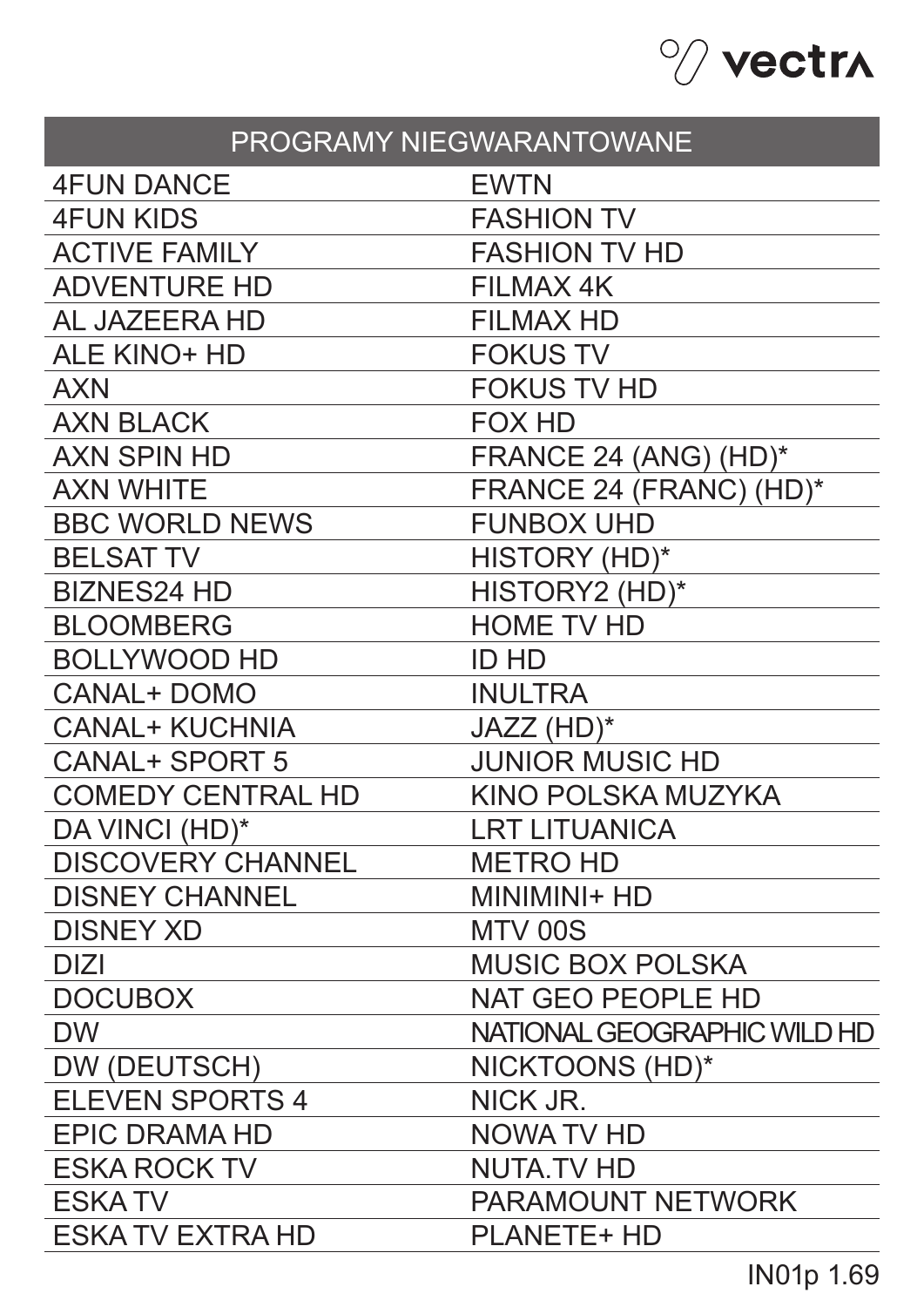

| <b>POLOTV</b>               | <b>TRAVEL CHANNEL HD</b> |
|-----------------------------|--------------------------|
| <b>POLONIA1</b>             | <b>TTV HD</b>            |
| POLSAT 2 HD                 | <b>TV 5 MONDE</b>        |
| <b>POLSAT CAFE HD</b>       | <b>TV OKAZJE</b>         |
| POLSAT COMEDY CENTRAL       | <b>TV PULS</b>           |
| <b>EXTRA</b>                | <b>TV REGIONALNA.PL</b>  |
| <b>POLSAT FILM HD</b>       | <b>TV REPUBLIKA HD</b>   |
| <b>POLSAT</b>               | TV4                      |
| <b>POLSAT NEWS 2</b>        | TV6 HD                   |
| <b>POLSAT PLAY HD</b>       | <b>TVC HD</b>            |
| <b>POLSAT SPORT HD</b>      | <b>TVN</b>               |
| <b>POLSAT DOKU HD</b>       | TVN <sub>7</sub>         |
| <b>POLSAT NEWS HD</b>       | <b>TVP DOKUMENT</b>      |
| POLSAT VIASAT HISTORY HD    | <b>TVP KOBIETA</b>       |
| POLSAT VIASAT NATURE HD     | <b>TVP KULTURA</b>       |
| POWER TV HD                 | <b>TVP POLONIA (HD)*</b> |
| <b>RED CARPET TV (HD)*</b>  | <b>TVS HD</b>            |
| <b>ROMANCE TV HD</b>        | <b>UAITV</b>             |
| <b>SPORTKLUB HD</b>         | UKRAINA24                |
| <b>STARS.TV HD</b>          | ULTRA TV 4K              |
| <b>SUPER POLSAT HD</b>      | <b>VOX MUSIC TV</b>      |
| TBN POLSKA (HD)*            | <b>WP HD</b>             |
| <b>TELE 5 HD</b>            | WYDARZENIA24             |
| <b>TELEWIZJA WPOLSCE.PL</b> | <b>ZEBRRA.TV</b>         |
| <b>TELETOON+ HD</b>         | <b>ZOOM TV HD</b>        |
| <b>TOP KIDS HD</b>          |                          |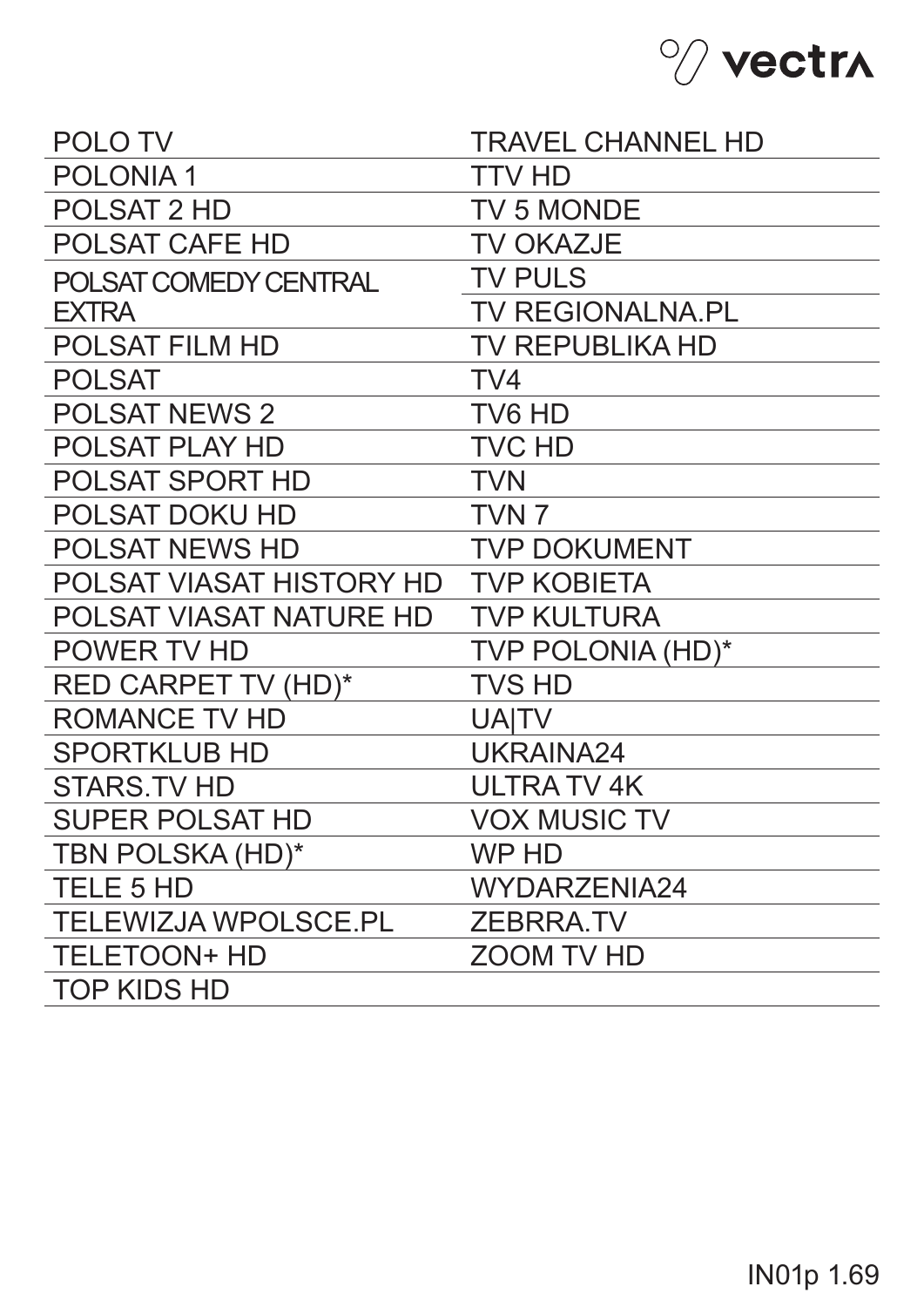

# **PAKIET CANAL+ SELECT**

| PROGRAMY GWARANTOWANE  |                      |  |
|------------------------|----------------------|--|
| CANAL+ PREMIUM (HD)*   | $CANAL+ FILM (HD)^*$ |  |
| $CANAL+ 1 (HD)^*$      | CANAL+ SPORT (HD)*   |  |
| $CANAL+ FAMILY (HD)^*$ | CANAL+ SPORT 2 (HD)* |  |
|                        |                      |  |

## **PAKIET CANAL+ PRESTIGE**

CANAL+ PREMIUM (HD)\*  $CANAL+ 1 (HD)^*$ CANAL+ DOKUMENT (HD)\* CANAL+ FAMILY (HD)\*

CANAL+ FILM (HD)\*

CANAL+ SERIALE (HD)\*

CANAL+ SPORT (HD)\*

CANAL+ SPORT 2 (HD)\*

#### PROGRAMY NIEGWARANTOWANE

CANAL+ NOW CANAL+ SPORT 3 CANAL+ SPORT 4

## **PAKIET HBO**

#### PROGRAMY GWARANTOWANE

HBO (HD)\*

HBO3 (HD)\*

HBO2 (HD)\*

## **PAKIET CINEMAX**

### PROGRAMY GWARANTOWANE

CINEMAX (HD)\* CINEMAX 2 (HD)\*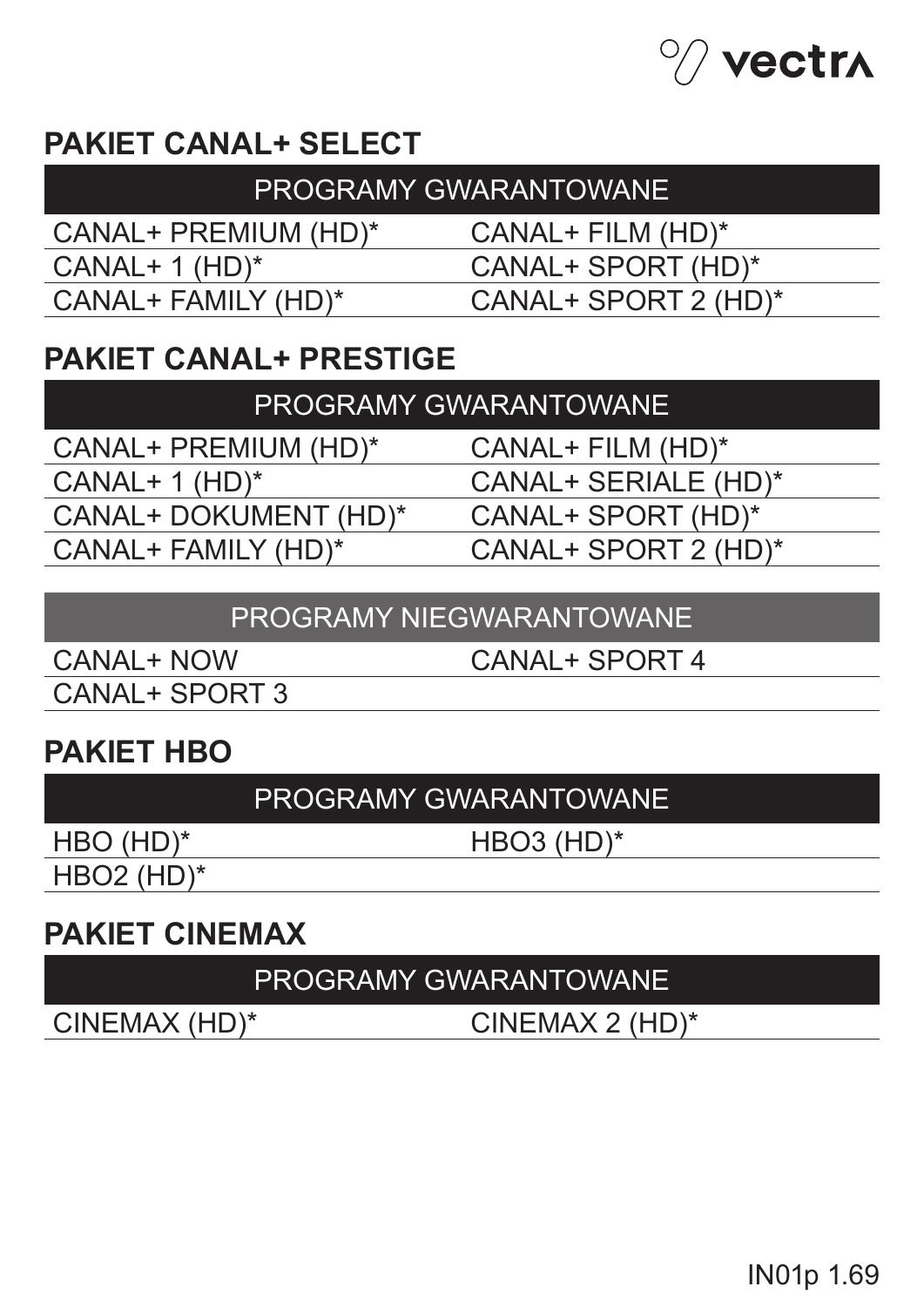

### **PAKIET FILMBOX**

| <b>PROGRAMY GWARANTOWANE</b> |                    |  |
|------------------------------|--------------------|--|
| FIGHTBOX HD                  | FILMBOX EXTRA HD   |  |
| FILMBOX ACTION               | FILMBOX FAMILY     |  |
| FILMBOX ARTHOUSE HD          | FILMBOX PREMIUM HD |  |

### **PAKIET ELEVEN**

PROGRAMY GWARANTOWANE

ELEVEN SPORTS 1 ELEVEN SPORTS 2 ELEVEN SPORTS 3

PROGRAMY NIEGWARANTOWANE

ELEVEN SPORTS 1 4K ELEVEN SPORTS 4

# **PAKIET SPORT NA OSTRO**

PROGRAMY GWARANTOWANE

EUROSPORT 1 HD EUROSPORT 2 HD DORCEL XXX HD

PROGRAMY NIEGWARANTOWANE

| E-SPORT                | <b>GINX ESPORTS TV HD</b>  |
|------------------------|----------------------------|
| ELEVEN SPORTS 2        | <b>GOLF CHANNEL POLSKA</b> |
| <b>EXTREME CHANNEL</b> | MOTOWIZJA HD               |
| <b>FIGHTKLUB HD</b>    | POLSAT SPORT HD            |
| <b>GAMETOON</b>        | POLSAT SPORT EXTRA HD      |

## **PAKIET EROTYCZNY**

BRAZZERS TV EUROPE

PROGRAMY GWARANTOWANE

ADULT CHANNEL BLUE HUSTLER

DORCEL XXX HD HUSTLER TV

PRIVATE TV (HD)\*